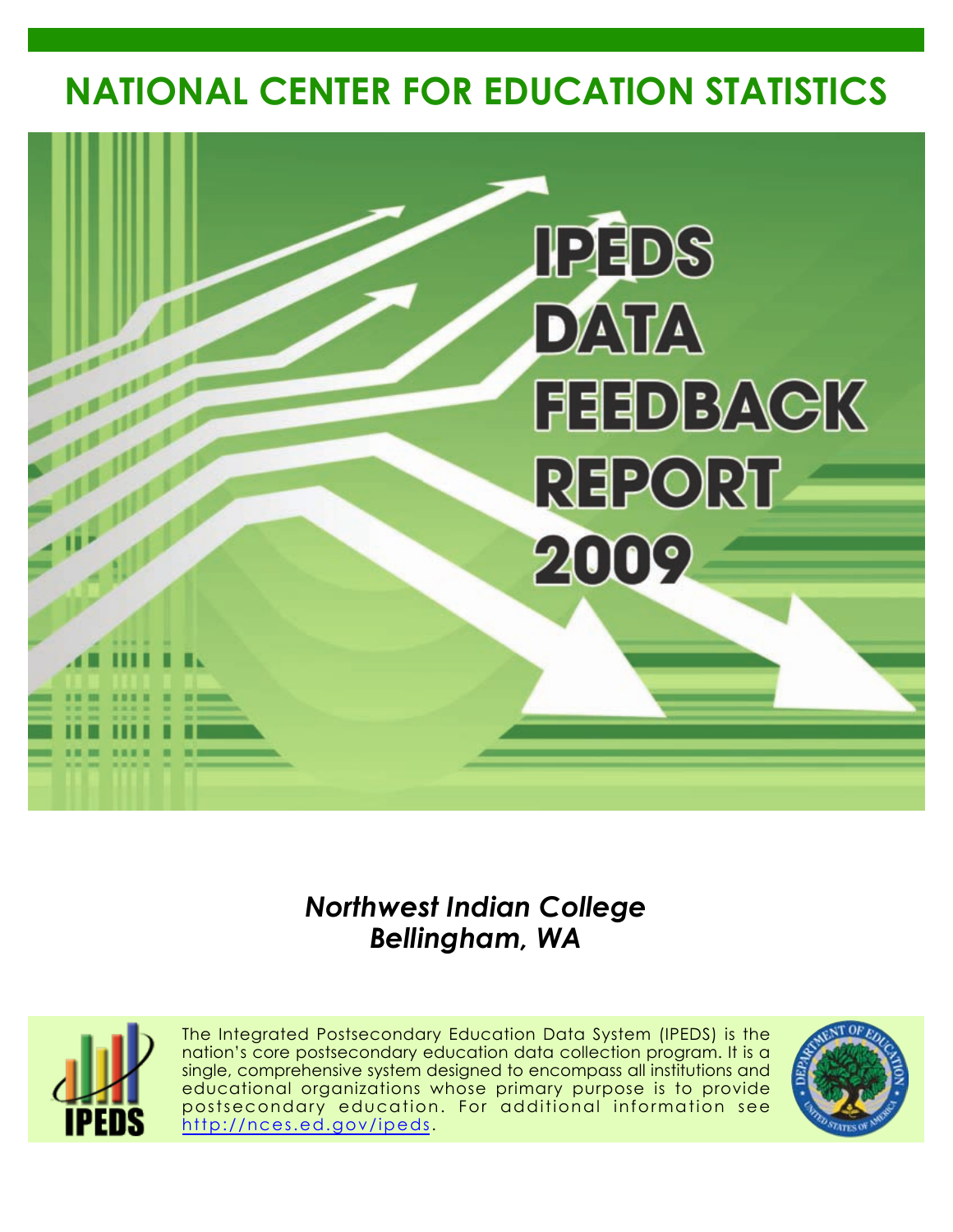### October, 2009

Dear Institutional Executive:

The National Center for Education Statistics is pleased to provide you with your institution's annual *IPEDS Data Feedback Report*. The report compares data provided by your institution in 2008-09 through the Integrated Postsecondary Education Data System (IPEDS) to data for a similar group of institutions. Like last year, your institution was given the opportunity to select its own comparison group. We strongly encourage institutions to take advantage of the opportunity to select the other institutions to which they want to be compared in the report, as they generally find the report more informative. If your institution did not submit its own group, IPEDS identified a comparison group for you (see the list toward the back of this report for the institutions in your comparison group).

I also encourage you to visit the IPEDS Executive Peer Tool (ExPT) at <http://nces.ed.gov/ipeds/datacenter/>. Not only can you download a PDF of this report as it was sent to you, you can also select a different comparison group and recreate the full report in PDF format. In addition, there are a number of extra figures available in the ExPT that are not included in your original report.

Thank you for supporting IPEDS throughout the data collection process. Without your support and the high quality data that your institution provides, these reports would not be possible. If you have any comments on how we can improve the Data Feedback Report or the ExPT, please send them to ipedsdatafeedback@ed.gov.

Best regards,

Clist S. Miller

Elise S. Miller IPEDS Program Director

### **What Is IPEDS?**

The Integrated Postsecondary Education Data System (IPEDS) is a system of survey components that collects data from nearly 6,700 institutions across the United States whose primary purpose is to provide postsecondary education. IPEDS collects institution-level data on students (enrollment and graduation rates), student charges, program completions, faculty, staff, and finances.

These data are used at the federal and state level for policy analysis and development; at the institutional level for benchmarking and peer analysis; and by students and parents, through the College Navigator [\(http://collegenavigator.ed.gov\)](http://collegenavigator.ed.gov), to aid in the college search process. For more information about IPEDS, see [http://nces.ed.gov/ipeds.](http://nces.ed.gov/ipeds)

### **What Is the Purpose of This Report?**

The Data Feedback Report is intended to provide institutions a context for examining the data they submitted to IPEDS. Our goal is to produce a report that is useful to institutional executives and that may help improve the quality and comparability of IPEDS data.

### **What Is in This Report?**

The figures provided in this report are those suggested by the IPEDS Technical Review Panel. They were developed to provide selected indicators and data elements for your institution and a comparison group of institutions. The figures are based on data collected during the 2008-09 IPEDS collection cycle and are the most recent data available. Additional information about these indicators is provided in the Methodological Notes at the end of the report. Following the figures is a list of the institutions in your comparison group and the criteria used for their selection. Please refer to "Comparison Group" in the Methodological Notes for more information.

### **How Can I Use This Report?**

Upon receiving your Data Feedback Report (DFR), we strongly encourage you to discuss its contents with your institution's IPEDS keyholder, or other institutional research professionals. Keyholders, appointed by institutional executives, coordinate the institution's IPEDS data submission, frequently working with colleagues across the institution to ensure timely and accurate reporting. Your keyholder can answer questions about how IPEDS data are submitted, how individual indicators are defined, and how to interpret differences between your institution and the group to which it was compared. She or he can also assist you in identifying more appropriate comparison groups, if needed. After discussing the DFR with your keyholder, we encourage you to share it with your campus leadership team. With their assistance, other ways to make use of the DFR can be considered, including how to appropriately incorporate the DFR into existing strategic planning efforts and whether to share parts of the DFR with on- and off-campus stakeholders, including students, staff, faculty, governance board members, community leaders, media, and state and local officials. We are committed to ensuring the DFR is useful to campus executives. If after working with the DFR you have suggestions for future improvements, please send them to ipedsdatafeedback@ed.gov.

### **Where Can I Do More with IPEDS Data?**

The Executive Peer Tool (ExPT), available through the IPEDS Data Center [\(http://nces.ed.gov/ipeds/datacenter](http://nces.ed.gov/ipeds/datacenter)), is designed to provide campus executives easy access to institutional and comparison group data. Using the ExPT, you can produce reports using different comparison groups and access a wider range of IPEDS variables.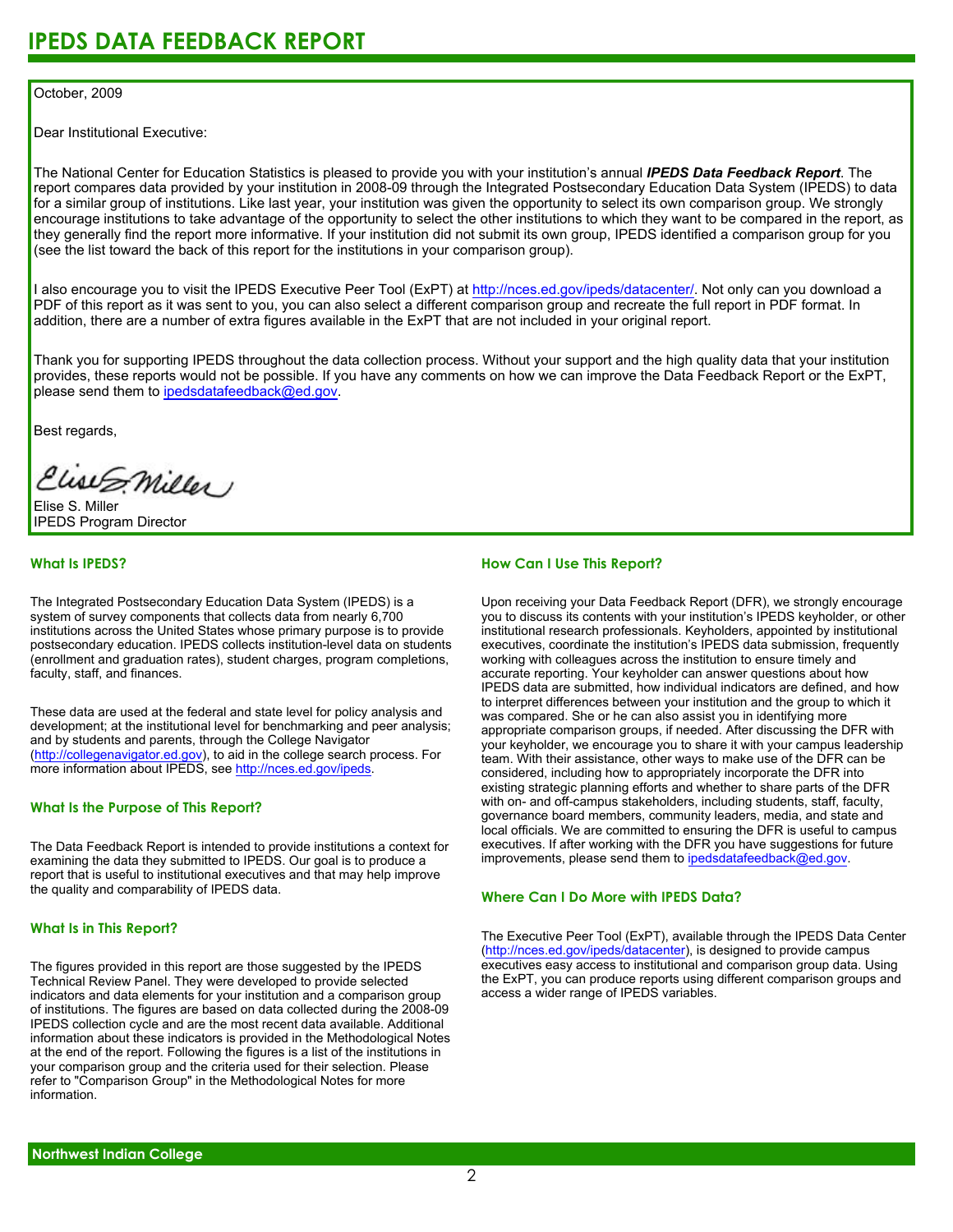**Figure 1. Unduplicated 12-month headcount of all students and of undergraduate students, total FTE enrollment (academic year 2007-08), and full- and part-time fall enrollment (Fall 2008)**

Enrollment measure 0 250 500 750 1,000 1,250 1,500 Number of students Part-time fall enrollment Full-time fall enrollment Total FTE enrollmen Unduplicated headcount undergraduates Unduplicated headcount - total 87 251 254 303 293 586 617 1,464 617 1,464 **Your institution** Comparison Group Median (N=30)

NOTE: For details on calculating full-time equivalent (FTE) enrollment, see Calculating FTE in the Methodological Notes at the end of this report. Total headcount, FTE, and fulland part-time fall enrollment include both undergraduate and postbaccalaureate students, when applicable. N is the number of institutions in the comparison group. SOURCE: U.S. Department of Education, National Center for Education Statistics, Integrated Postsecondary Education Data System (IPEDS): Fall 2008, 12-month Enrollment component and Spring 2009, Fall Enrollment component.

**Figure 2. Percent of students enrolled who are women, by level of student: Fall 2008**



NOTE: N is the number of institutions in the comparison group. At least three values in the comparison group are required to calculate the median.

SOURCE: U.S. Department of Education, National Center for Education Statistics, Integrated Postsecondary Education Data System (IPEDS): Spring 2009, Fall Enrollment component.

### **Figure 3. Percent of all students enrolled, by race/ethnicity: Fall 2008**

 $100$  $\frac{100}{200}$ 0 10 20 30 40 50 60 70 80 90 Percent American Indian or Alaska Native Asian/Native Hawaiian/ Pacific Islander Black or African American Hispanic/Latino White Two or more races Race/ethnicity  $unkno<sub>k</sub>$ Nonresident alien 80 91  $1$  0  $1$  0 3  $\overline{0}$ 9 7 0 0 5 0 0 0 Enrollment by race/ethnicity

**Nour institution** Comparison Group Median (N=30)

NOTE: For this survey year, institutions could report race and ethnicity using both 1977 (old) and 1997 (new) Office of Management and Budget categories. Categories shown in this figure are derived by adding comparable categories from both old and new; however, the "Two or more races" category appears only in the 1997 version. For more information about disaggregation of data by race and ethnicity, please see the Methodological Notes at the end of this report. Median values for the comparison group may not add to 100 percent. See "Use of Median Values for Comparison Group" in the Methodological Notes at the end of this report for how median values are determined. N is the number of institutions in the comparison group. SOURCE: U.S. Department of Education, National Center for Education Statistics, Integrated Postsecondary Education Data System (IPEDS): Spring 2009, Fall Enrollment component.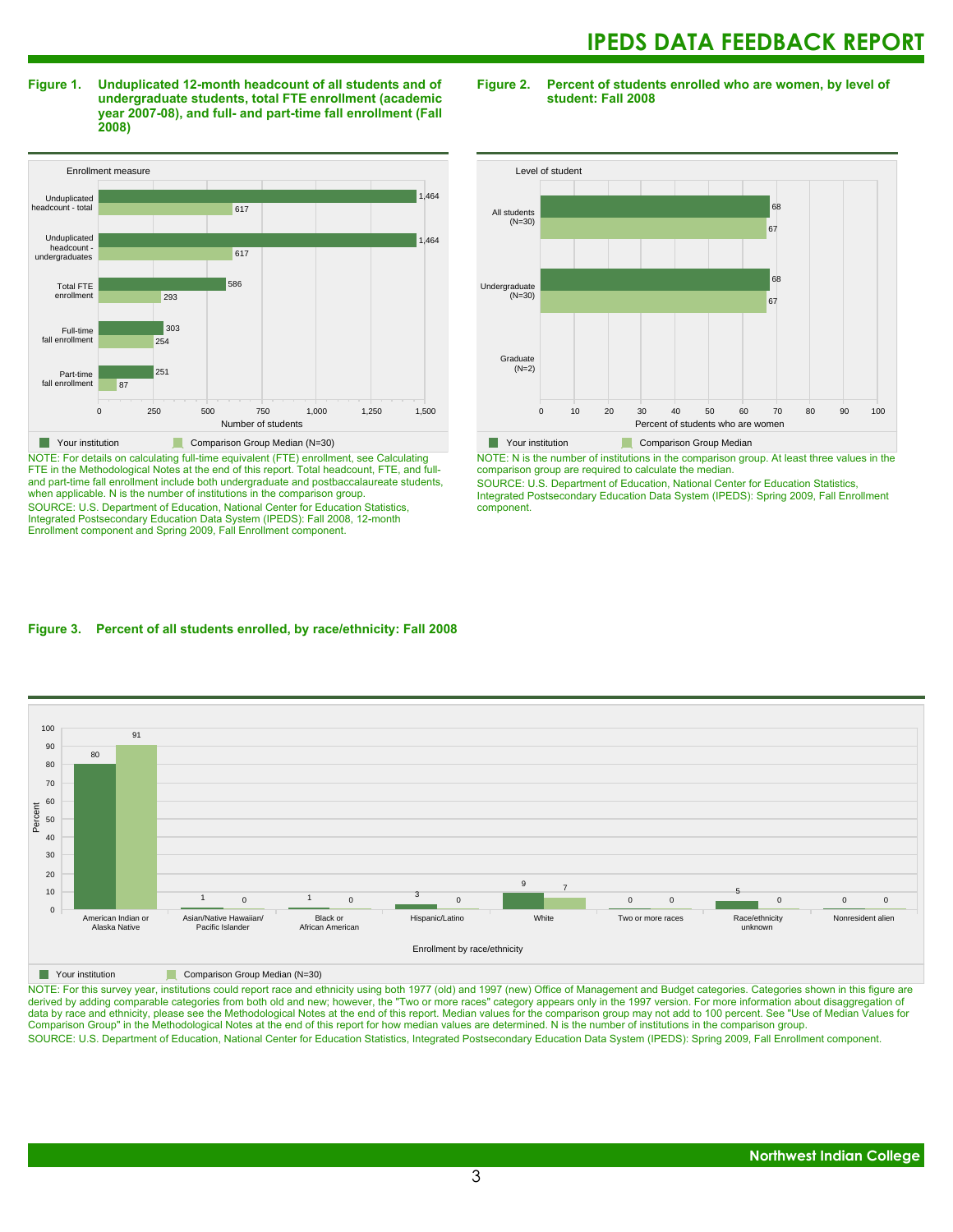### **Figure 4. Student-to-faculty ratio: Fall 2008**

# 0 3 5 8 10 13 FTE students per FTE instructional staff Student-to-faculty ratio 12 11 **The Your institution Comparison Group Median (N=30)**

NOTE: Student-to-faculty ratio data is presented only for institutions that have undergraduate students; graduate only institutions are not included. For details on how the ratio is calculated, see the Methodological Notes. N is the number of institutions in the comparison group.

SOURCE: U.S. Department of Education, National Center for Education Statistics, Integrated Postsecondary Education Data System (IPEDS): Spring 2009, Fall Enrollment component.

### **Figure 5. Academic year tuition and required fees for full-time, first-time, degree/certificate-seeking undergraduates: 2006-07–2008-09**



NOTE: The tuition and required fees shown here are the lowest reported from the categories of in-district, in-state, and out-of-state. N is the number of institutions in the comparison group.

SOURCE: U.S. Department of Education, National Center for Education Statistics, Integrated Postsecondary Education Data System (IPEDS): Fall 2008, Institutional Characteristics component.

### **Figure 6. Percent of students receiving Pell grants: 2007-08**



**The Comparison Group Median (N=30)** Comparison Group Median (N=30) NOTE: N is the number of institutions in the comparison group.

SOURCE: U.S. Department of Education, National Center for Education Statistics, Integrated Postsecondary Education Data System (IPEDS): Spring 2009, Student Financial Aid component.

### **Figure 7. Percent of full-time, first-time, degree/certificate-seeking undergraduate students receiving Federal, State/local, and Institutional grant aid, by type of grant: 2007-08**



NOTE: Pell Grants and Other Federal Grants are included in Federal Grants above. For details on how students are counted for financial aid reporting, see Cohort Determination for Reporting Student Financial Aid and Graduation Rates in the Methodological Notes at the end of this report. N is the number of institutions in the comparison group. SOURCE: U.S. Department of Education, National Center for Education Statistics, Integrated Postsecondary Education Data System (IPEDS): Spring 2009, Student Financial Aid component.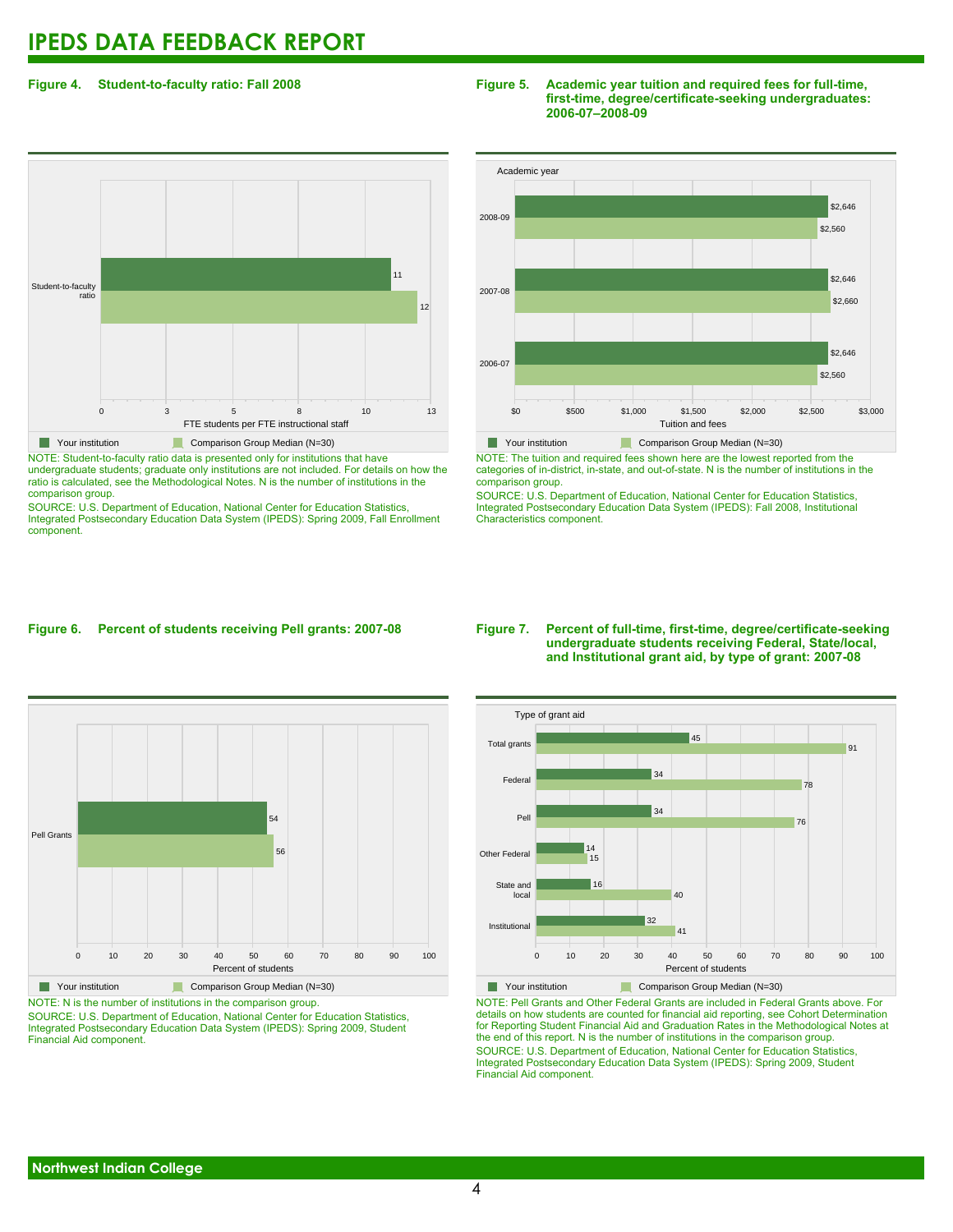**Figure 8. Average amounts of Federal, State/local, and institutional grant aid received by full-time, first-time, degree/certificate-seeking undergraduates, by type of grant: 2007-08**



NOTE: Pell Grants and Other Federal Grants are included in Federal Grants above. Average grant values were calculated by dividing the total grants awarded by the total number of recipients in each institution. N is the number of institutions in the comparison group.

SOURCE: U.S. Department of Education, National Center for Education Statistics, Integrated Postsecondary Education Data System (IPEDS): Spring 2009, Student Financial Aid component.

### **Figure 9. Percent of full-time, first-time, degree/certificate-seeking undergraduate students receiving loans, by type of loan: 2007-08**



**Your institution** Comparison Group Median (N=30)

NOTE: For details on how students are counted for financial aid reporting, see Cohort Determination for Reporting Student Financial Aid and Graduation Rates in the Methodological Notes at the end of this report. N is the number of institutions in the comparison group.

SOURCE: U.S. Department of Education, National Center for Education Statistics, Integrated Postsecondary Education Data System (IPEDS): Spring 2009, Student Financial Aid component.

### **Figure 10. Retention rates of first-time, degree/certificate-seeking undergraduate students, by enrollment status: Fall 2008**



NOTE: Retention rates are measured from the fall of first enrollment to the following fall. 4 yr institutions report retention rates for students seeking a bachelor's degree. For more information, see the Methodological Notes at the end of this report. N is the number of institutions in the comparison group.

SOURCE: U.S. Department of Education, National Center for Education Statistics, Integrated Postsecondary Education Data System (IPEDS): Spring 2009, Fall Enrollment component.

### **Figure 11. Graduation rate cohort as a percent of all undergraduates and as a percent of total entering students (Fall 2008); graduation rate and transfer-out rate (2002 cohort)**



NOTE: Graduation rate cohort includes all full-time, first-time, degree/certificate-seeking undergraduate students. Entering class includes all students coming to the institution for the first time. Only institutions with a mission to prepare students to transfer are required to report transfers out. Graduation and transfer-out rates are the Student Right-to-Know rates. For more information, see the Methodological Notes. N is the number of institutions in the comparison group.

SOURCE: U.S. Department of Education, National Center for Education Statistics, Integrated Postsecondary Education Data System (IPEDS): Spring 2009, Graduation Rates component and Fall Enrollment component.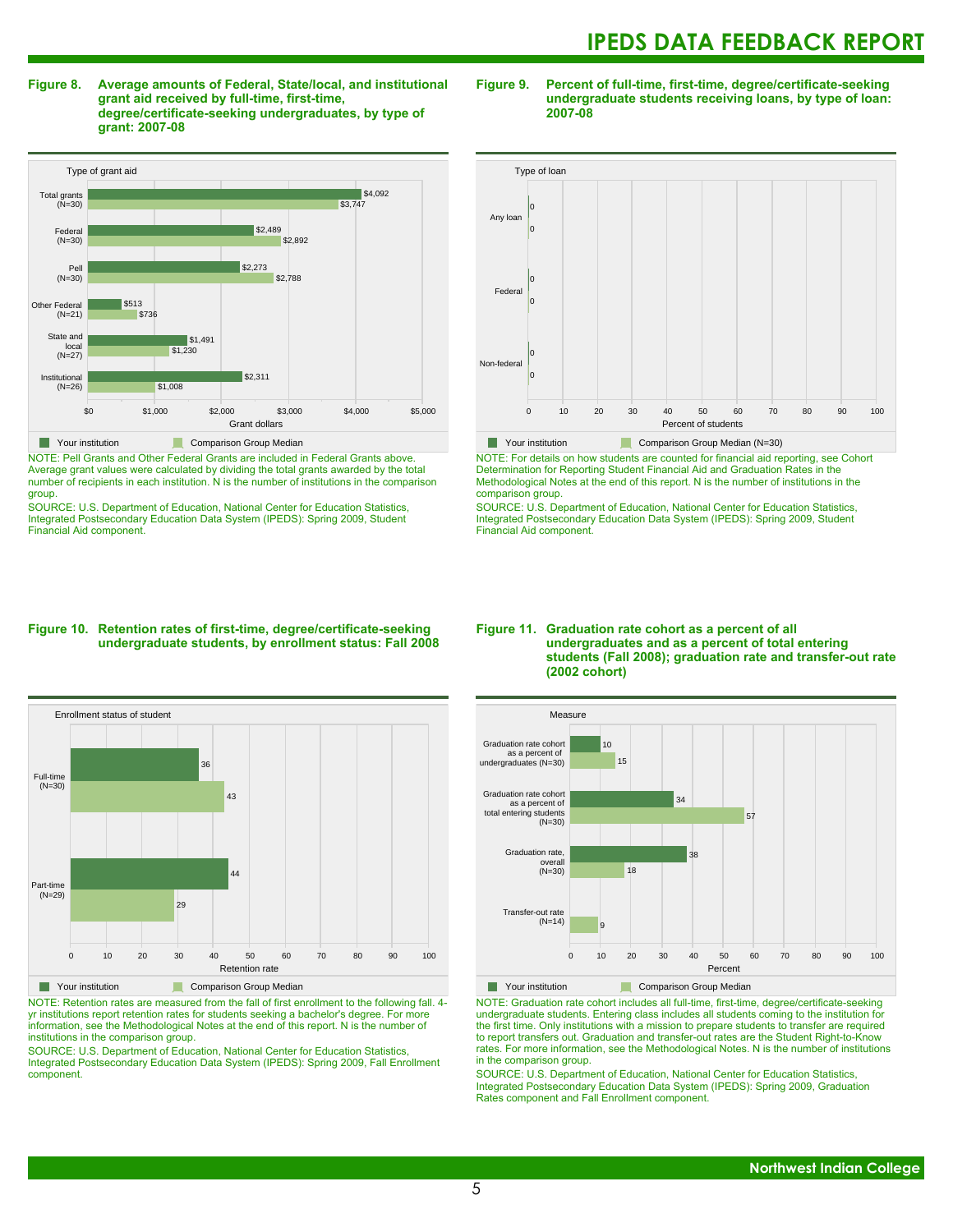**Figure 12. Graduation rates of full-time, first-time, degree/certificate-seeking undergraduates within 150% of normal time to program completion, by race/ethnicity: 2002 cohort**



NOTE: For this survey year, institutions could report race and ethnicity using both 1977 (old) and 1997 (new) Office of Management and Budget categories. Categories shown in this figure are NOTE: To this survey year, institutions colla report tices and curricity temp seen year, when years the "Two years only in the 1997 version. For more information about disaggregation of derived by adding comparable categor data by race and ethnicity, please see the Methodological Notes at the end of this report. The graduation rates are the Student Right-to-Know (SRK) rates. For more information see the Methodological Notes at the end of the report. N is the number of institutions in the comparison group. At least three values in the comparison group are required to calculate the median. SOURCE: U.S. Department of Education, National Center for Education Statistics, Integrated Postsecondary Education Data System (IPEDS): Spring 2009, Graduation Rates component.

### **Figure 13. Number of degrees awarded, by level: Academic year 2007-08**

### **Figure 14. Full-time equivalent staff, by assigned position: Fall 2008**



NOTE: N is the number of institutions in the comparison group.

SOURCE: U.S. Department of Education, National Center for Education Statistics, Integrated Postsecondary Education Data System (IPEDS): Fall 2008, Completions component.



NOTE: Graduate assistants are not included in this figure. N is the number of institutions in the comparison group.

SOURCE: U.S. Department of Education, National Center for Education Statistics, Integrated Postsecondary Education Data System (IPEDS): Winter 2008-09, Human Resources component.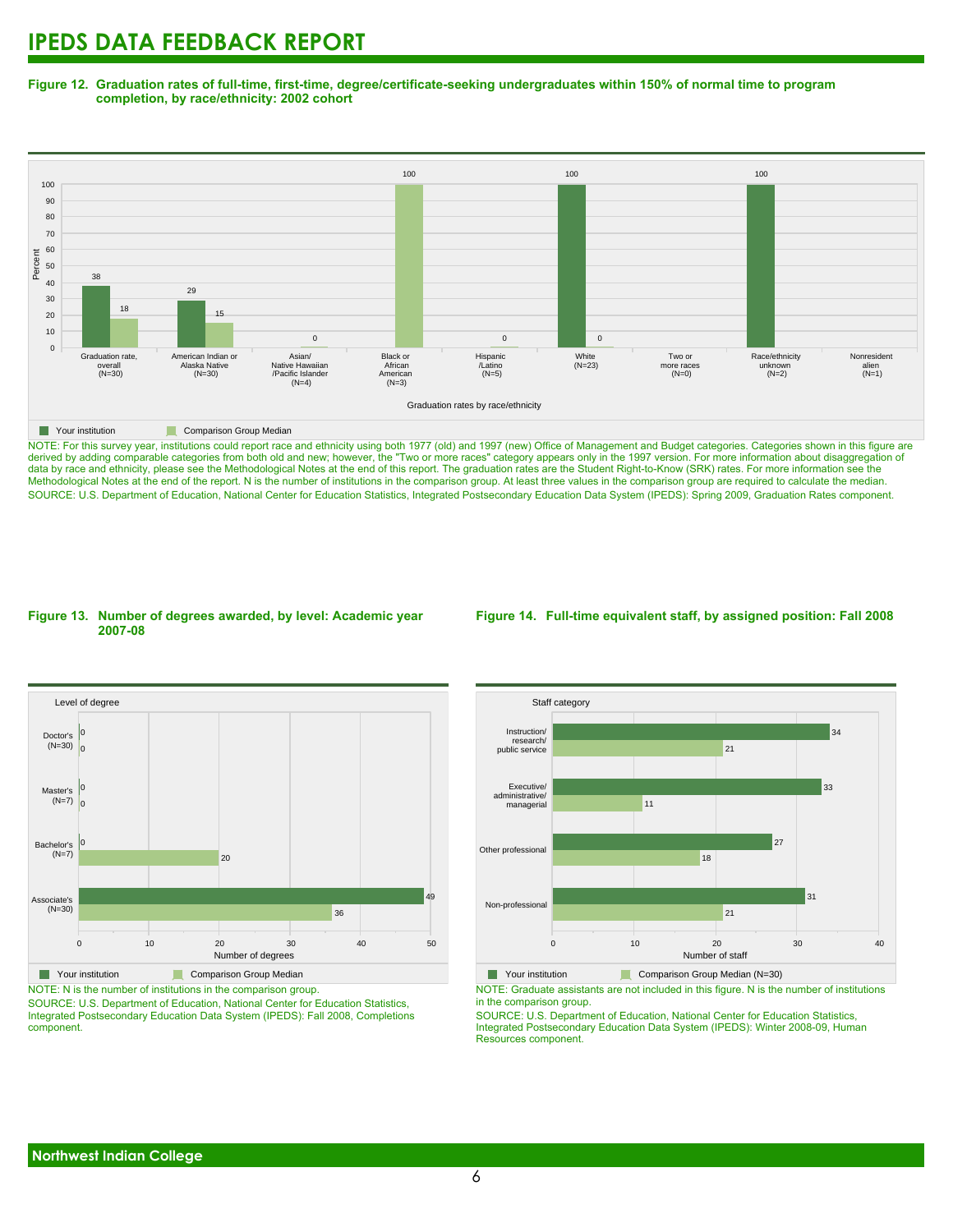**Figure 15. Average salaries of full-time instructional staff equated to 9-month contracts, by academic rank: Academic year 2008-09**

Academic rank and a street of the street of the street of the street of the street of the street of the street of the street<br>All ranks and the street of the street of the street of the street of the street of the street of the street o \$0 \$10,000 \$20,000 \$30,000 \$40,000 \$50,000 Average salary No academic rank  $(N=6)$ Lecture  $(N=0)$ **Instructor**  $(N=27)$ Assistant professor  $(N=0)$ Associate profe  $(N=0)$ Professor (N=1) (N=30) \$40,628 \$39,334 \$32,315 \$39,187 \$32,315 **The Your institution Comparison Group Median** 

NOTE: Average full-time instructional staff salaries for 11/12-month contracts were adjusted to 9-month average salaries by multiplying the 11/12-month salary by .8182. Salaries based on less than 9-month contracts are not included. Medical school staff salaries are not included. N is the number of institutions in the comparison group. At least three values in the comparison group are required to calculate the median. SOURCE: U.S. Department of Education, National Center for Education Statistics, Integrated Postsecondary Education Data System (IPEDS): Winter 2008-09, Human Resources component.

### **Figure 16. Percent distribution of core revenues, by source: Fiscal year 2008**



NOTE: The comparison group median is based on those members of the comparison group that report finance data using the same accounting standards as the focus institution. For a detailed definition of core revenues, see the Methodological Notes. N is the number of institutions in the comparison group.

SOURCE: U.S. Department of Education, National Center for Education Statistics, Integrated Postsecondary Education Data System (IPEDS): Spring 2009, Finance component.

### **Figure 17. Core revenues per FTE enrollment, by source: Fiscal year 2008**



NOTE: The comparison group median is based on those members of the comparison group that report finance data using the same accounting standards as the focus institution. For details on calculating FTE enrollment and a detailed definition of core revenues, see the Methodological Notes. N is the number of institutions in the comparison group.

SOURCE: U.S. Department of Education, National Center for Education Statistics, Integrated Postsecondary Education Data System (IPEDS): Fall 2008, 12-month Enrollment component and Spring 2009, Finance component.

### **Figure 18. Percent distribution of core expenses, by function: Fiscal year 2008**



NOTE: The comparison group median is based on those members of the comparison group that report finance data using the same accounting standards as the focus institution. For a detailed definition of core expenses, see the Methodological Notes. N is the number of institutions in the comparison group.

SOURCE: U.S. Department of Education, National Center for Education Statistics, Integrated Postsecondary Education Data System (IPEDS): Spring 2009, Finance component.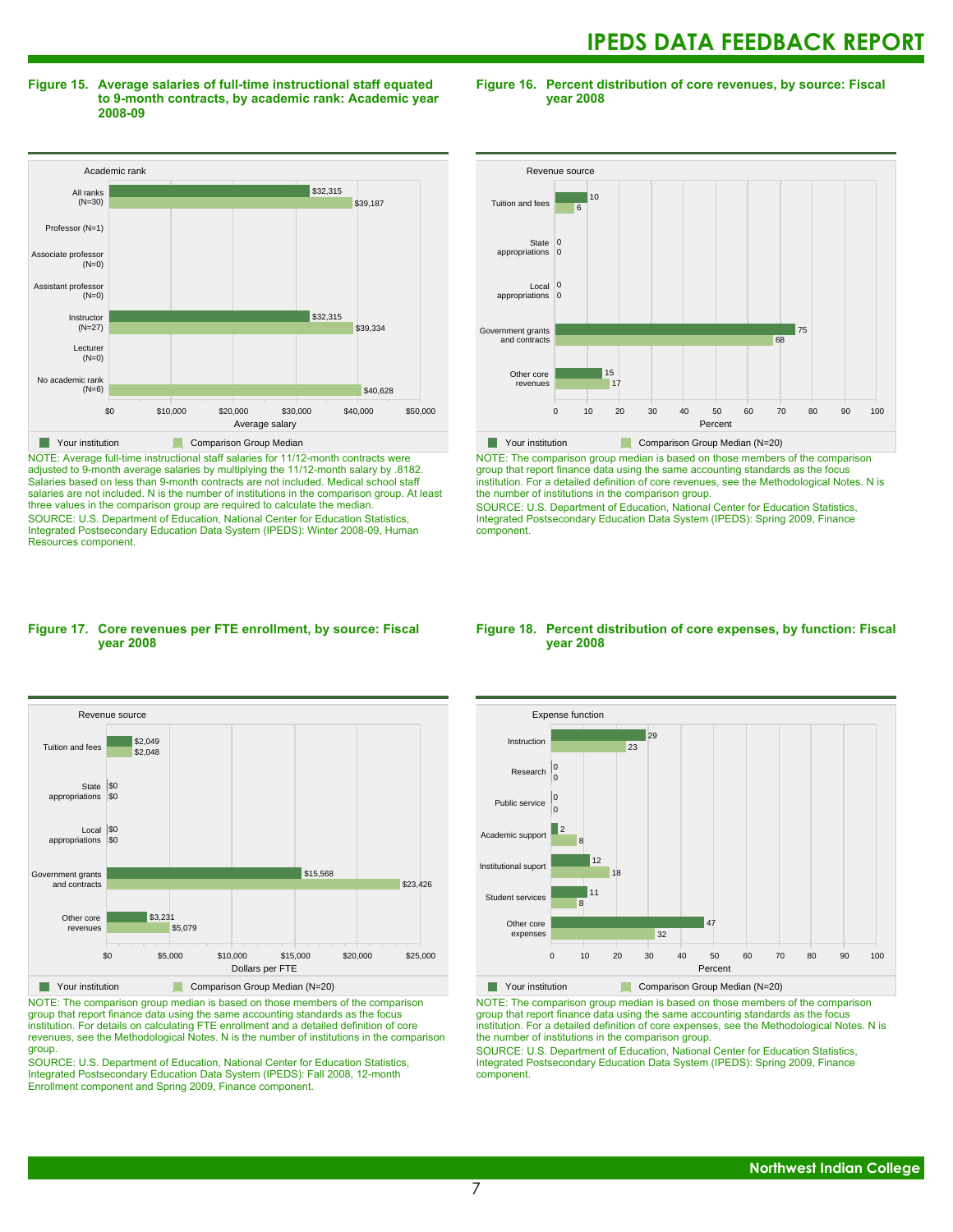### **Figure 19. Core expenses per FTE enrollment, by function: Fiscal year 2008**



NOTE: The comparison group median is based on those members of the comparison group that report finance data using the same accounting standards as the focus institution. Expenses per full-time equivalent (FTE) enrollment, particularly instruction, may be inflated because finance data includes all core expenses while FTE reflects credit activity only. For details on calculating FTE enrollment and a detailed definition of core expenses, see the Methodological Notes. N is the number of institutions in the comparison group.

SOURCE: U.S. Department of Education, National Center for Education Statistics, Integrated Postsecondary Education Data System (IPEDS): Fall 2008, 12-month Enrollment component and Spring 2009, Finance component.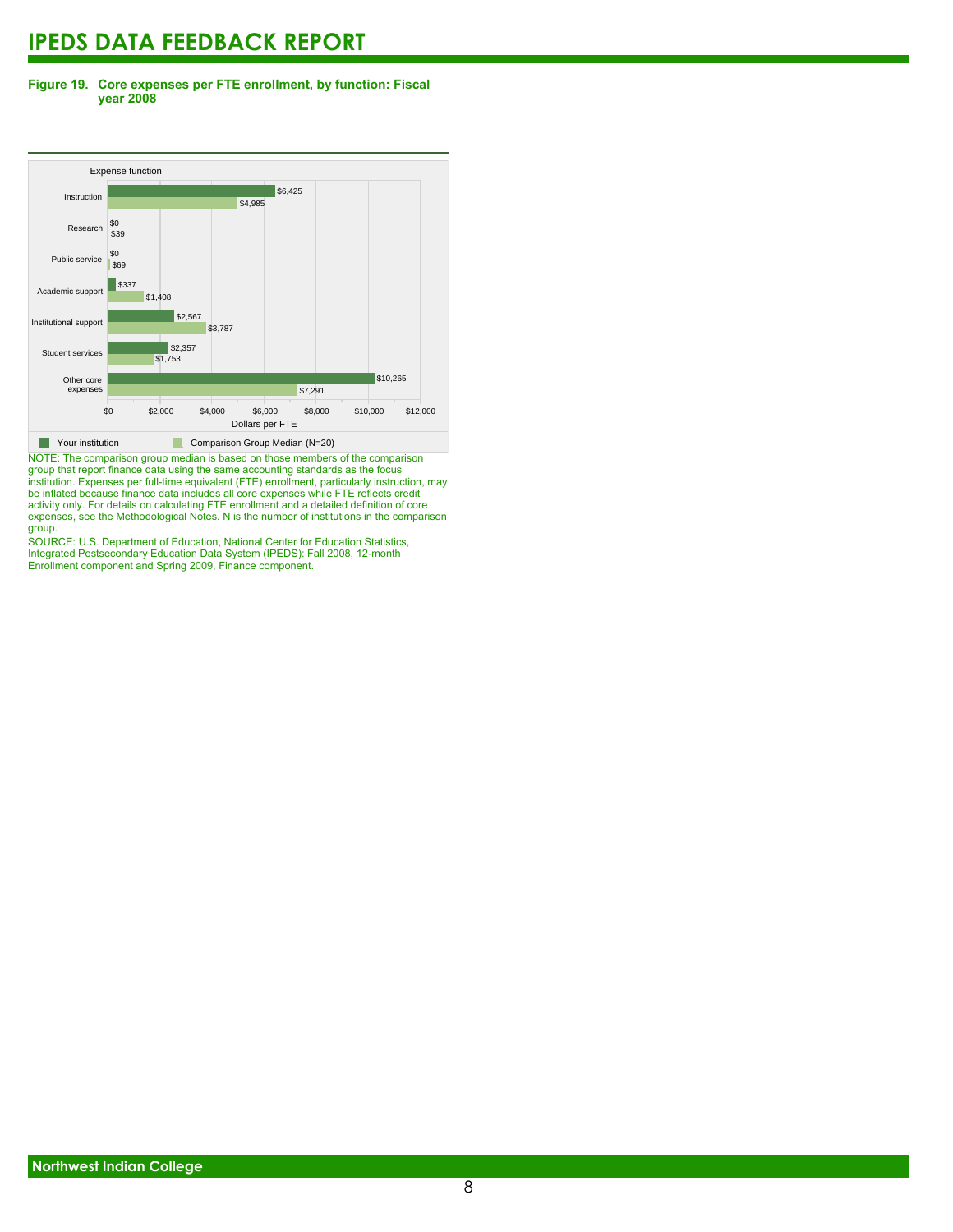### **COMPARISON GROUP**

Using some of your institution's characteristics, a group of comparison institutions was selected for you. The characteristics include Carnegie Classification of Tribal Colleges. This comparison group includes the following 30 institutions:

- Bay Mills Community College (Brimley, MI)
- Blackfeet Community College (Browning, MT)
- Cankdeska Cikana Community College (Fort Totten, ND)
- Chief Dull Knife College (Lame Deer, MT)
- College of Menominee Nation (Keshena, WI)
- Dine College (Tsaile, AZ)
- Fond du Lac Tribal and Community College (Cloquet, MN)
- Fort Belknap College (Harlem, MT)
- Fort Berthold Community College (New Town, ND)
- Fort Peck Community College (Poplar, MT)
- Haskell Indian Nations University (Lawrence, KS)
- Institute of American Indian and Alaska Native Culture (Santa Fe, NM)
- Lac Courte Oreilles Ojibwa Community College (Hayward, WI)
- Leech Lake Tribal College (Cass Lake, MN)
- Little Big Horn College (Crow Agency, MT)
- Little Priest Tribal College (Winnebago, NE)
- Navajo Technical College (Crownpoint, NM)
- Nebraska Indian Community College (Macy, NE)
- Oglala Lakota College (Kyle, SD)
- Saginaw Chippewa Tribal College (Mount Pleasant, MI)
- Salish Kootenai College (Pablo, MT)
- Sinte Gleska University (Mission, SD)
- Sisseton Wahpeton College (Agency Village, SD)
- Sitting Bull College (Fort Yates, ND)
- Southwestern Indian Polytechnic Institute (Albuquerque, NM)
- Stone Child College (Box Elder, MT)
- Tohono O'Odham Community College (Sells, AZ)
- Turtle Mountain Community College (Belcourt, ND)
- United Tribes Technical College (Bismarck, ND)
- White Earth Tribal and Community College (Mahnomen, MN)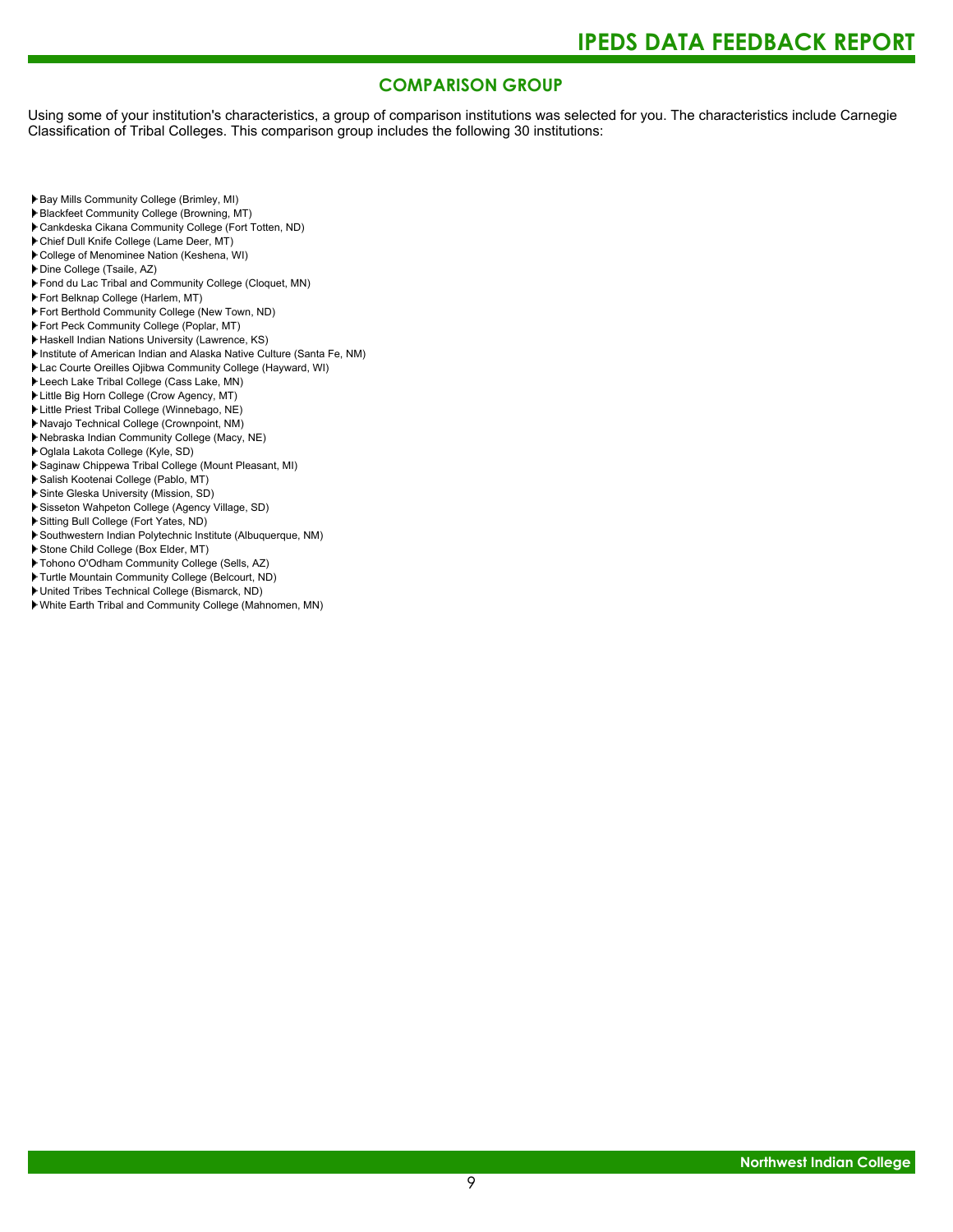### **METHODOLOGICAL NOTES**

### **Overview**

This report is based on data supplied by institutions to IPEDS during the 2008-09 survey year. Response rates exceeded 99 percent for most surveys. Detailed response tables are included in IPEDS First Look reports, which can be found at [http://nces.ed.gov/pubsearch/getpubcats.asp?sid=010.](http://nces.ed.gov/pubsearch/getpubcats.asp?sid=010)

### **Comparison Groups**

Comparison group data are included to provide a context for interpreting your institution's statistics. If your institution did not define a Custom Comparison Group for this report by July 14, NCES selected a comparison group for you based on the institutional characteristics detailed immediately above the listing of the comparison group institutions. (If the Carnegie Classification of Institutions of Higher Education was used as an institutional characteristic in the definition of a comparison group, the 2005 Basic version was used.) The comparison group used in this report may not reflect your institution's peer group, or you may wish to compare your institution to other groups. The Executive Peer Tool (ExPT) (<http://nces.ed.gov/ipeds/datacenter/>) can be used to reproduce the figures in this report using different peer groups.

### **Use of Median Values for Comparison Group**

The value for the focus institution is compared to the median value for the comparison group for each statistic included in the figure. If more than one statistic is presented in a figure, the median values are determined separately for each indicator or statistic. Where percentage distributions are presented, median values may not add to 100 percent. Through the ExPT, users have access to all of the data used to create the figures included in this report.

### **Missing Statistics**

If a statistic is not reported for your institution, the omission indicates that the statistic is not relevant to your institution and the data were not collected. As such, not all notes listed below may be applicable to your report.

### **Use of Imputed Data**

All IPEDS data are subject to imputation for total (institutional) and partial (item) nonresponse. If necessary, imputed values were used to prepare your report.

### **Data Confidentiality**

IPEDS data are not collected under a pledge of confidentiality.

### **Disaggregation of Data by Race/Ethnicity**

When applicable, some statistics are disaggregated by race/ethnicity. Between survey years 2008-09 and 2010-11, the categories used for the collection and reporting of race/ethnicity data in IPEDS are transitioning to those developed in 1997 by the Office of Management and Budget, and institutions may report using either those categories, the older (1977) categories, or a mixture of both. Therefore, during the transition, only derived categories that present comparable data will be displayed. Detailed information about these changes can be found at <http://nces.ed.gov/ipeds/reic/resource.asp>.

### **Postbaccalaureate Degree Categories**

In 2008-09 IPEDS, new postbaccalaureate degree categories were introduced as optional. The new categories are Doctor's degree-Research/scholarship, Doctor's degree-Professional practice, and Doctor's degree-Other. In addition, the First-professional degree and certificate categories and the single Doctor's degree category are being phased out. During the transition period, all First-professional students are reflected as graduate students, all First-professional degrees awarded are reflected as Doctor's degrees, and all Doctor's degrees reported under the new categories are aggregated under a single Doctor's degree category, so that data reported by all institutions are comparable.

### **Cohort Determination for Reporting Student Financial Aid and Graduation Rates**

Student cohorts for reporting Student Financial Aid and Graduation Rates data are based on the reporting type of the institution. For institutions that report based on an academic year (those operating on standard academic terms), student counts and cohorts are based on fall term data. Student counts and cohorts for program reporters (those that do not operate on standard academic terms) are based on unduplicated counts of students enrolled during a full 12-month period.

### **Description of Statistics Used in the Figures**

### *Core Expenses*

Core expenses for public institutions using the Governmental Accounting Standards Board (GASB) standards include expenses for instruction, research, public service, academic support, institutional support, student services, operation and maintenance of plant, depreciation, scholarships and fellowships, other expenses, and nonoperating expenses. Core expenses for private, not-for-profit and public institutions reporting under the Financial Accounting Standards Board (FASB) standards include expenses for instruction, research, public service, academic support, student services, institutional support, net grant aid to students, and other expenses. For all institutions, core expenses exclude expenses for auxiliary enterprises (e.g., bookstores, dormitories), hospitals, and independent operations. Expenses for operation and maintenance of plant for GASB institutions are included in other core expenses, but are allocated to each of the other functions for FASB institutions.

### *Core Revenues*

Core revenues for public institutions reporting under GASB standards include tuition and fees; government appropriations (federal, state, and local); government grants and contracts; private gifts, grants, and contracts; investment income; other operating and nonoperating sources; and other revenues and additions. Core revenues for private, not-for-profit institutions (and a small number of public institutions) reporting under FASB include tuition and fees; government appropriations (federal, state, and local); government grants and contracts; private gifts, grants, and contracts; investment return; sales and services of educational activities; and other sources. Core revenues for private, for-profit institutions reporting under FASB standards include tuition and fees; government appropriations (federal, state, and local); government grants and contracts; private grants and contracts; net investment income; sales and services of educational activities; and other sources. In general, core revenues exclude revenues from auxiliary enterprises (e.g., bookstores, dormitories), hospitals, and independent operations.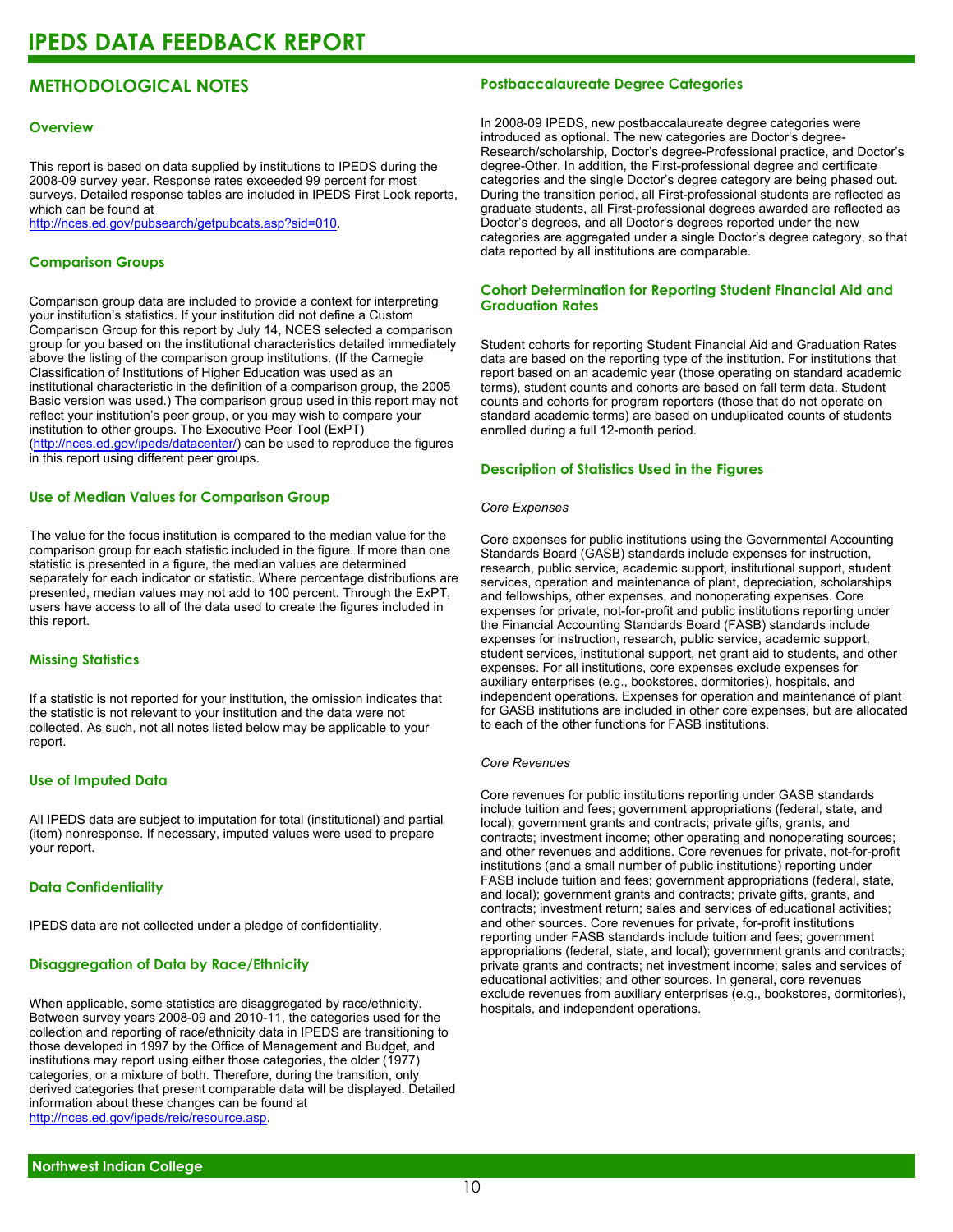### *Endowment Assets*

Endowment assets, for public institutions under GASB standards, and private, not-for-profit institutions under FASB standards, include gross investments of endowment funds, term endowment funds, and funds functioning as endowment for the institution and any of its foundations and other affiliated organizations. Private, for-profit institutions under FASB do not hold or report endowment assets.

### *Equated Instructional Staff Salaries*

Total salary outlays for full-time instructional staff on 11/12-month contracts were equated to 9/10-month outlays by multiplying the outlay for 11/12 month contracted instructional staff by 0.8182. The equated outlays were then added to the outlays for 9/10-month instructional staff to determine an average salary for each rank. Salaries for staff on less-than-9-month contracts are not included.

### *FTE for Enrollment*

The full-time equivalent (FTE) enrollment used in this report is the sum of the institution's FTE undergraduate enrollment and FTE graduate enrollment (as calculated from or reported on the 2007-08 12-month Enrollment component) plus the estimated FTE of first-professional students. Undergraduate and graduate FTE are estimated using 12-month instructional activity (credit and/or contact hours). If applicable, firstprofessional FTE is estimated by calculating the ratio of full-time to parttime first-professional students from the 2007 fall counts and applying this ratio to the 2007-08 12-month unduplicated headcount of first-professional students. The estimated number of full-time students is added to one-third of the estimated number of part-time students. See "Calculation of FTE Students (using instructional activity)" in the IPEDS Glossary at <http://nces.ed.gov/ipeds/glossary/>.

### *FTE for Staff*

The full-time equivalent (FTE) of staff is calculated by summing the total number of full-time staff from the Employees by Assigned Position (EAP) section of the Human Resources component and adding one-third of the total number of part-time staff.

### *Graduation Rates and Transfer-out Rate*

Graduation rates are those developed to satisfy the requirements of the Student Right-to-Know and Higher Education Opportunity Acts and are defined as the total number of individuals from a given cohort of full-time, first-time, degree/certificate-seeking undergraduates who completed a degree or certificate within a given percent of normal time (for the degree or certificate) before the ending status date of August 31, 2008, divided by the entire cohort of full-time, first-time, degree/certificate-seeking undergraduates minus any allowable exclusions. Institutions are permitted to exclude from the initial cohort students who died or were totally and permanently disabled; those who left school to serve in the armed forces or were called to active duty; those who left to serve with a foreign aid service of the federal government, such as the Peace Corps; and those who left to serve on an official church mission. Transfer-out rate is the total number of students from the cohort who are known to have transferred out of the reporting institution within the same time period, divided by the same adjusted cohort. Only institutions with a mission that includes preparing students to transfer are required to report transfers out.

### *Retention Rates*

Full-time retention rates are defined as the number of full-time, first-time, degree/certificate-seeking undergraduate students who enter the institution for the first time in the fall and who return to the same

### **IPEDS DATA FEEDBACK REPORT**

institution the following fall (as either full- or part-time), divided by the total number of full-time, first-time, degree/certificate-seeking undergraduates in the fall of first entrance. Part-time retention rates are similarly defined. For 4 -year institutions offering a bachelor's degree, this rate is reported only for those students seeking a bachelor's degree. For less than 4-year institutions, the rate is calculated for all degree/certificate-seeking students.

#### *Salaries, Wages, and Benefits*

Salaries, wages, and benefits, for public institutions under GASB standards, and private, not-for-profit institutions under FASB standards, include amounts paid as compensation for services to all employees regardless of the duration of service, and amounts made to or on behalf of an individual over and above that received in the form of a salary or wage. Frequently, benefits are associated with an insurance payment. Private, for -profit institutions under FASB standards do not report salaries.

#### *Student-to-Faculty Ratio*

An institution's student-to-faculty ratio is calculated by determining the number of FTE students (using Fall Enrollment data) divided by the total FTE instructional staff (using the total Primarily instruction + Instruction/research/public service staff reported on the EAP section of the Human Resources component). For this calculation, FTE for students is equal to the number of full-time students plus one-third the number of parttime students; FTE for instructional staff is similarly calculated. Students enrolled in "stand-alone" graduate or professional programs and instructional staff teaching in these programs are excluded from the FTE calculations. "Stand-alone" graduate or professional programs are those programs such as medicine, law, veterinary, dentistry, social work, or public health, in which faculty teach virtually only graduate-level students (also referred to as "independent" programs).

### *Total Entering (Undergraduate-Level) Students*

Total entering students are students at the undergraduate level, both fulland part-time, coming into the institution for the first time in the fall term (or the prior summer term who returned again in the fall). This includes all firsttime undergraduate students, students transferring into the institution at the undergraduate level, and non-degree/certificate seeking undergraduates entering in the fall. Only degree-granting institutions report total entering students.

### *Tuition and Required Fees*

Tuition is defined as the amount of money charged to students for instructional services; required fees are those fixed sum charges to students for items not covered by tuition that are required of such a large proportion of all students that the student who does not pay the charge is an exception. The amounts used in this report are for full-time, first-time, degree/certificate-seeking undergraduates and are those used by the financial aid office to determine need. For institutions that have differential tuition rates for in-district or in-state students, the lowest tuition rate is used in the figure. Only institutions that operate on standard academic terms will have tuition figures included in their report.

#### **Additional Methodological Information**

Additional methodological information on the IPEDS components can be found in the publications available at <http://nces.ed.gov/pubsearch/getpubcats.asp?sid=010>.

Additional definitions of variables used in this report can be found in the IPEDS online glossary available at <http://nces.ed.gov/ipeds/glossary/>.